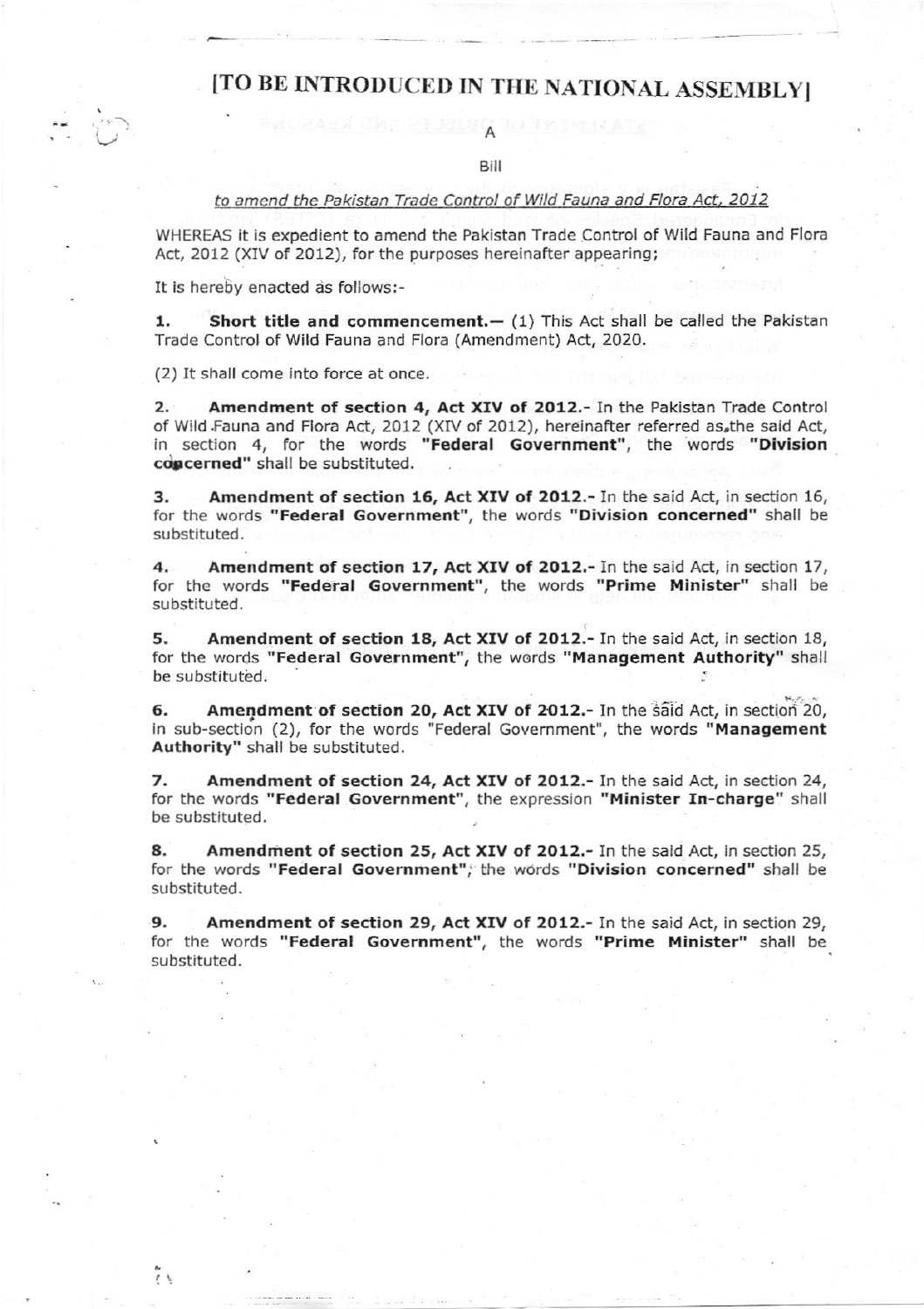## STATEMENT OF OBJECTS AND REASONS

Pakistan is a signatory to the Convention on Intemational Trade in Endangered Species of Wild Fauna and Flora (CITES) which is an intergovernmental treaty to ensure that, wild fauna and flora in international trade are not exploited unsustainably. For effective implementation of the CITES in Pakistan, the Pakistan Trade Control of Wild Fauna and Flora Act, 2012 was enacted. Establishment Division has directed "all Ministries / Divisions should in consultation with Law & lustice Division make amendments in the respective Acts / Rules and replace the words "Federal Government" with appropriate authority fes). Accordingly, a draft Amendment Bill for the Pakistan Trade Control of Wild Fauna & Flora Act, 2012, duly vetted by Law & Justice Division and recommended by the Cabinet Committee for Disposal of Legislative Cases (CCLC) has been approved by the Federai Cabinet. The proposed amendments will help in smooth implementation of the said Act.

2, The Bill seeks to achieve the aforementioned objects.

ی ج

MINISTER-IN-CHARGE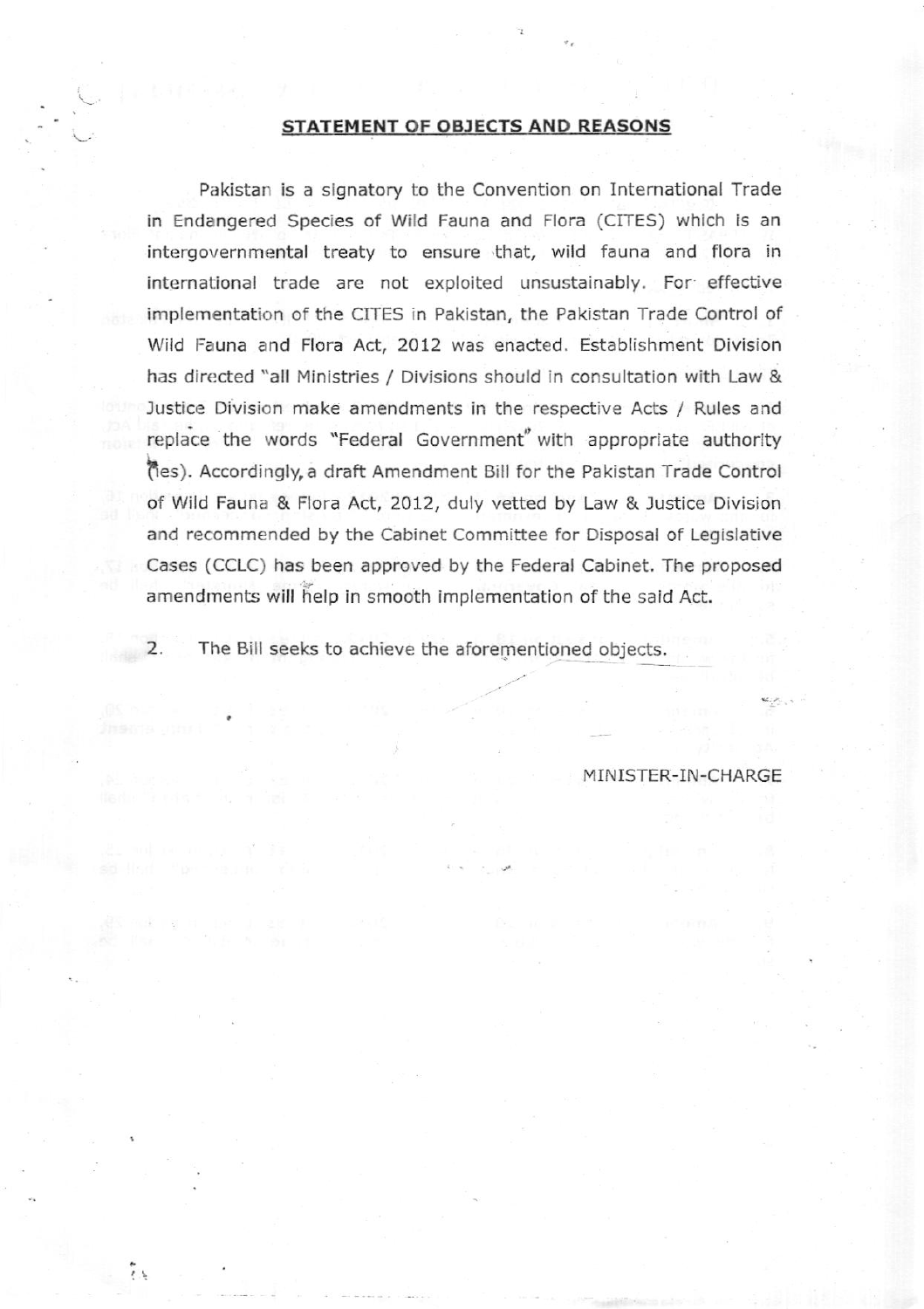[ قومی اسمبلی مین پیش کر دہ صورت میں ]

پاکستان جنگلی حیوانات ونبا تات خطه کی تجارت کو کنٹرول کرنے کاا یکٹMو+1تھیں مزیدتر میم کرنے کابل

ہرگاہ کہ بیقرین مصلحت ہے کہ بعدازیں ظاہر ہونے والی اغراض کے لئے پاکستان جنگلی حیوانات ونباتات خطہ کی تجارت کو کنٹرول کرنے کاا یکٹ ،۲۰۱۲ء( ۱۴ ہابت ۲۰۱۲ء) میں مزید ترمیم کی جائے؛ لېدابذريعه بذاحسب ذيل قانون دضع کياجاتا ہے:۔ م**ختصر عنوان اورآغازنغاذ: \_** (۱) سپه ایک پاکستان جنگلی حیوانات و نباتات خطه کی تجارت کو کنٹرول کرنے کا (ترمیمی)ا یکٹ،۲۰۲۱ءکےنام سےموسوم ہوگا۔

(۲) بی<sup>نی الفورنافذ العمل ہوگا۔</sup>

۲۔ <u>ایکٹ نمبر۱۷ پاپت ۲۰۱۲ء کی دفعہ بہم کی ترمیم:۔</u> پاکستان جنگلی حیوانات و نباتات خطہ کی تجارت کو کنٹرول کرنے کاا یکٹ ،۲۰۱۲ء(۱۴بابت۲۰۱۲ء)، بعدازیں جس کا حوالہ مذکورہ ایکٹ کے طور پر دیا گیا ہے، كى دفعة"، ميں،الفاظ' وفاقى حكومت' كوالفاظ' متعلقه ڈوپژن' سے تبديل كردياجائے گا۔

**۳۔ <u>ایکٹ تمبر۱۹امایت۱۴۰۱۲ء کی،دفعہ۱۶اکی</u> ترمیم:۔** مذکورہ ایکٹ میں ، دفعہ ۱۲ میں ،<br>الفاظ' دفاتی حکومت' کوالفاظ' متعلقہڈویژن' سے تبدیل کردیاجائے گا۔

**۴۔ <u>ایکٹ ٹمبر۱۲اپا بت۱۴</u>۰۲ءکی،دفعہ ۱۷کی ترمیم:۔** مذکورہ ایکٹ میں ، دفعہ ۱۷ میں ،<br>الفاظ<sup>ہ</sup> وفاقی حکومت<sup>،</sup> کوالفاظ<sup>ہ</sup> وزیراعظم' سے تبدیل کردیاجائے گا۔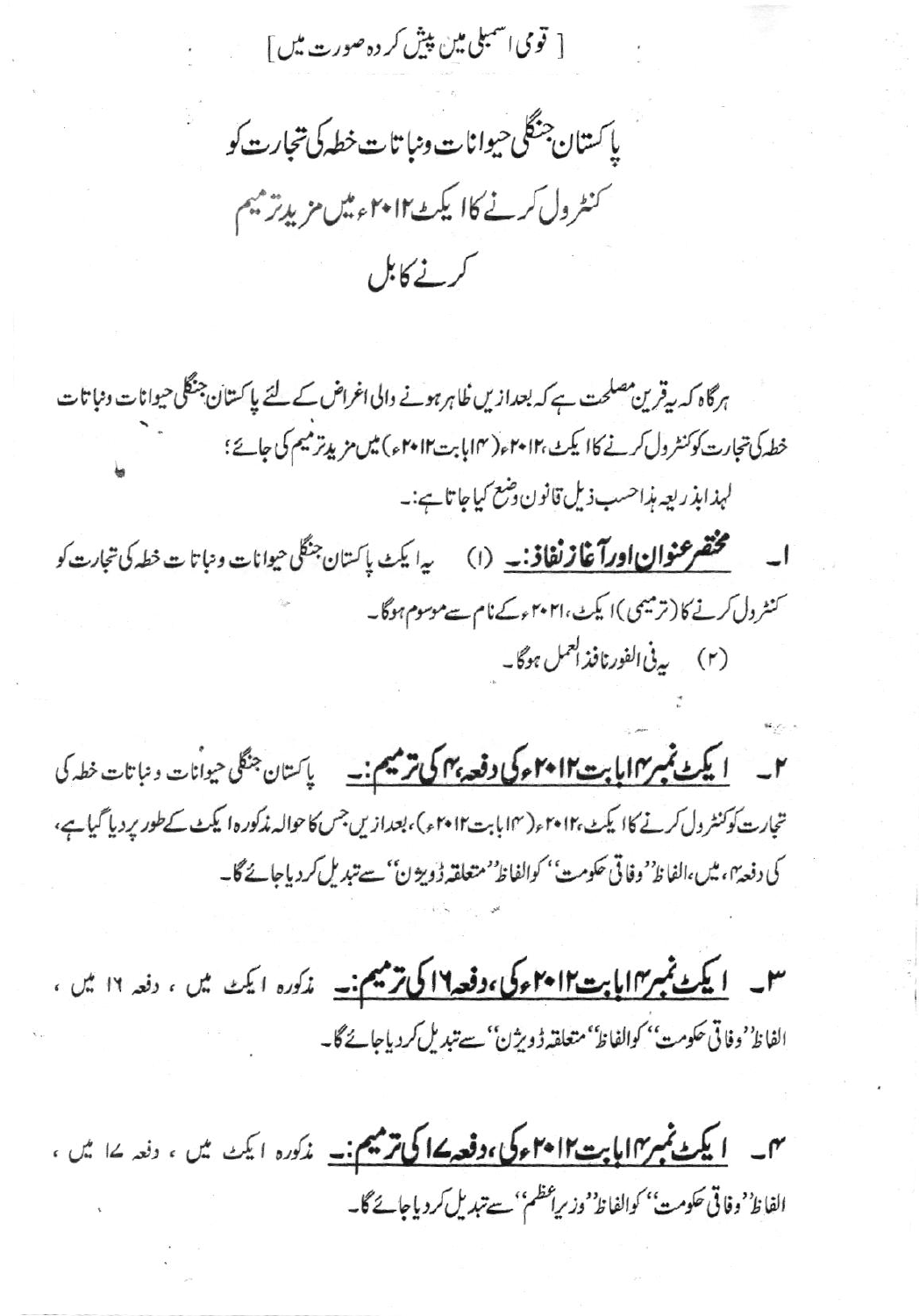ھ ۔ <mark>لیکٹ ٹمبر ۱۷ اپایت ۲۰۱۲ء کی ،وفعہ ۱۸ کی ترمیم :۔</mark> مذکورہ ایکٹ میں ، دفعہ ۱۸ میں ،الفاظ<br>''وفاتی حکومت'' کوالفاظ''انظامی اتفار ٹی'' سے تبدیل کردیاجائے گا۔

۲۔ <u>ایکٹ نمبر۱۷ ا**یابت ۲۰۱۲ءکی ،دفعہ ۴۰ کی ترمیم :**۔ مذکورہ ایکٹ میں ، دنعہ ۲۰ میں ذیلی دفعہ</u> (٢) میں،الفاظ' وفاقی حکومت'' کوالفاظ''انتظامی انھارٹی'' سے تبدیل کردیاجائے گا۔

ے۔ ایکٹ نمبر ۱۲ بابت ۲۰۱۲ء کی، وفعہ ۲۲ کی ترمیم:۔ مذکورہ ایکٹ میں ، دفعہ ۲۴ میں ، الفاظ' وفاقي حكومتُ'' كوالفاظ،''وزيرانچارج'' سے تبديل كردياجائے گا۔

۸۔ <mark>ایکٹ ٹمبر ۱۲ اپابت ۲۰۱۲ء کی ،دفعہ ۲۵ کی ترمیم:۔</mark> مذکورہ ایکٹ میں ، دفعہ ۲۵ میں ،الفاظ ''وفاقی حکومت'' کوالفاظ' وزیراعظم'' سے تبدیل کردیاجائے گا۔

ا کے تجسین الیا ہے کا میں اوقعہ 14 کی ترمیم:۔ مذکورہ ایک میں ، دفعہ ۲۹ میں ، الفاظ''وفاقي حكومت'' كوالفاظ''وزيراعظم''سے تبدیل كردياجا بحُ گا۔